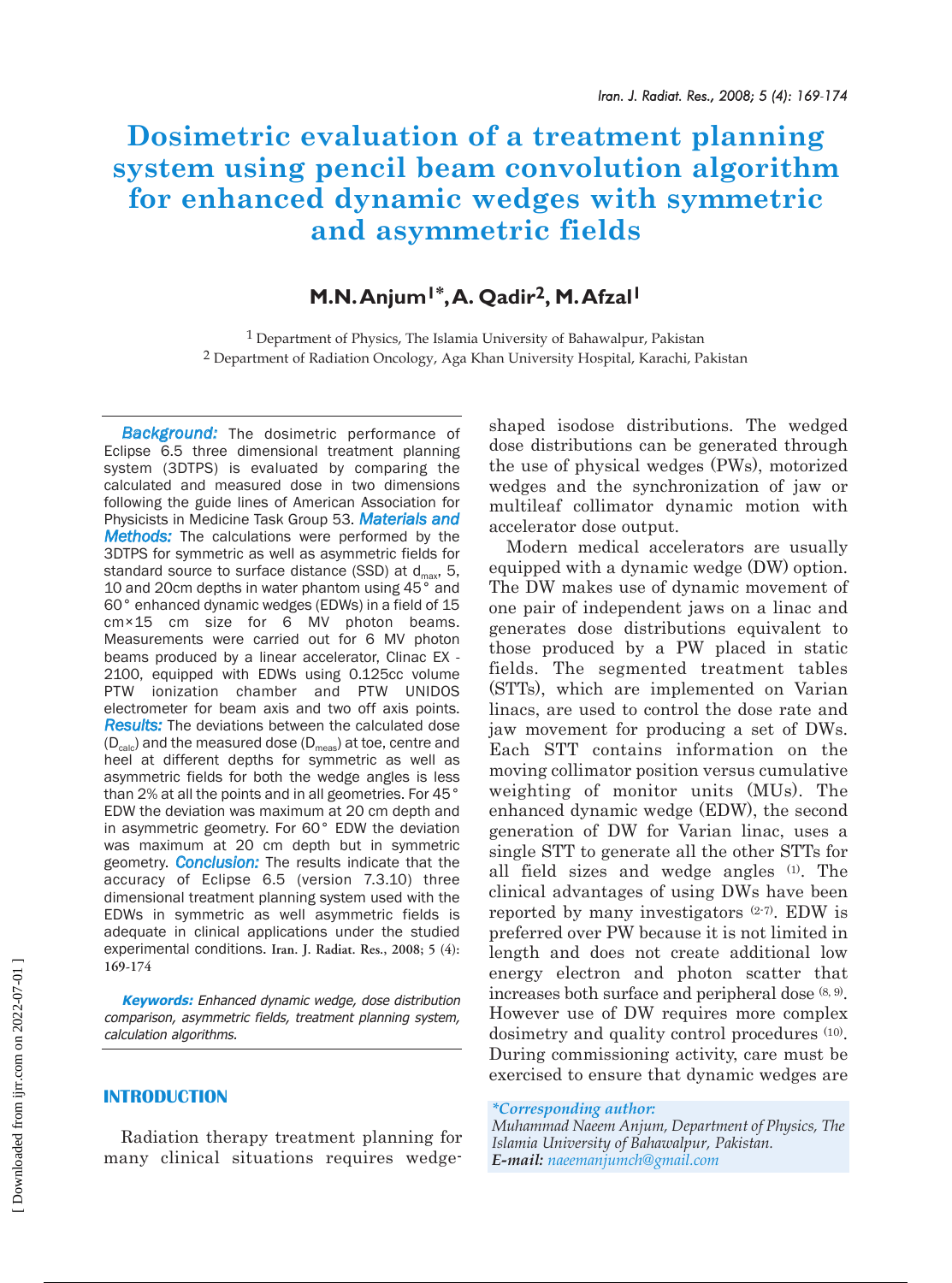### *M.N. Anjum, A. Qadir, M. Afzal*

correctly modeled in the treatment planning computer system. This includes verifying the accuracy of both the isodose distributions and the monitor units (MUs) generated by the treatment planning system (11).

Venselaar and Welleweerd (12) investigated seven treatment planning systems (TPSs) and showed that a number of algorithms for calculating MUs in wedged asymmetric fields have their limitations. They proposed the criterion for the confidence limit for the different types of test geometries as given in table 1. Other (13) investigated Theraplan-Plus treatment planning system for asymmetrically collimated open and wedged beams and found that the difference between calculation and measurement increased with increasing thickness of the wedge, and increased gradually when the asymmetry was shifted from the thin part of the wedge to the thick part of the wedge. They found that confidence limit of the points measured in fields under the thick part of the 45° wedge exceeded the criterion described in table 1<sup>(13)</sup>.

Table 1. Values of the criterion for the confidence limit for the different types of test geometries set by Venselaar and Welleweerd (2001) (12).

| Description                                                                                                                                | Tolerance         |  |
|--------------------------------------------------------------------------------------------------------------------------------------------|-------------------|--|
| 1- Complex geometry (wedged fields,<br>inhomogeneities, irregular fields,<br>asymmetrical collimator setting)<br>Central and off-axis data | 3% of local dose  |  |
| 2 More complex geometries, <i>i.e.</i><br>combinations of #1<br>Central and off-axis data                                                  | 4 % of local dose |  |

Several investigators have evaluated the accuracy of TPS by comparing the measured and calculated dose in the field axis using dynamic wedge and concluded that the TPS models the wedged dose distributions for symmetric fields, with dose variations below 2% of the normalization or 2 mm for regions with high dose gradient. However, no investigations have been reported using dynamic wedge compared measured with calculated two-dimensional dose distributions before Caprile et al. (2007). These authors have shown that for 60° EDW and large fields, the pencil beam convolution

algorithm does not accurately model the dose distributions and could lead to inaccuracies of clinical significance (14).

Our aim was therefore to evaluate Eclipse 6.5 (version 7.3.10) three dimensional treatment planning system (3DTPS) precision in modeling dose distributions by comparing calculated with measured dose in wedged fields (symmetric as well as asymmetric) by using 45° and 60° EDWs.

### **MATERIALS AND METHODS**

A linear accelerator, Clinac EX -2100 with Varian's EDW having wedge angles of 10°, 15°, 20°, 25°, 30°, 45°, and 60° was used to produce 6 MV photon beams. The dose distributions were calculated by Eclipse 6.5 (version 7.3.10) 3DTPS using PBC for EDWs with symmetric and asymmetric fields for 15 cm×15 cm field at depths of dmax, 5, 10, 20 cm at source to surface distance (SSD) of 100 cm. Calculations were performed in a phantom created by the 3DTPS with a homogeneous density of 1 g/cm<sup>3</sup>. The calculation grid was 2.5×2.5 mm for the PBC calculations.

The dose was calculated for two EDW angles 45° and 60° for 6 MV photon beams at three points for each depth (one point located on the central beam axis while other two points at off-axis distances of -4.0 cm and +4.0 cm as shown in figure 1 a-d). For each beam setting, dose was calculated at 12 points. In this way dose was calculated at 48 points for each wedge angle. In total, dose was calculated at 96 points where 24 points were in symmetric field and 72 points were in asymmetric fields.

Doses were measured at predefined points in water phantom with a 0.125cc volume PTW ionization chamber and PTW UNIDOS electrometer. The chamber was mounted in a holder, placed in a  $50 \text{cm} \times 50 \text{cm} \times 50 \text{cm}$  PTW three dimensional water phantom. The water surface was leveled at SSD of 100 cm. The gantry of the treatment unit was set to 0°. The Clinac was set to deliver 300 monitor units (MUs) per minute. To reduce the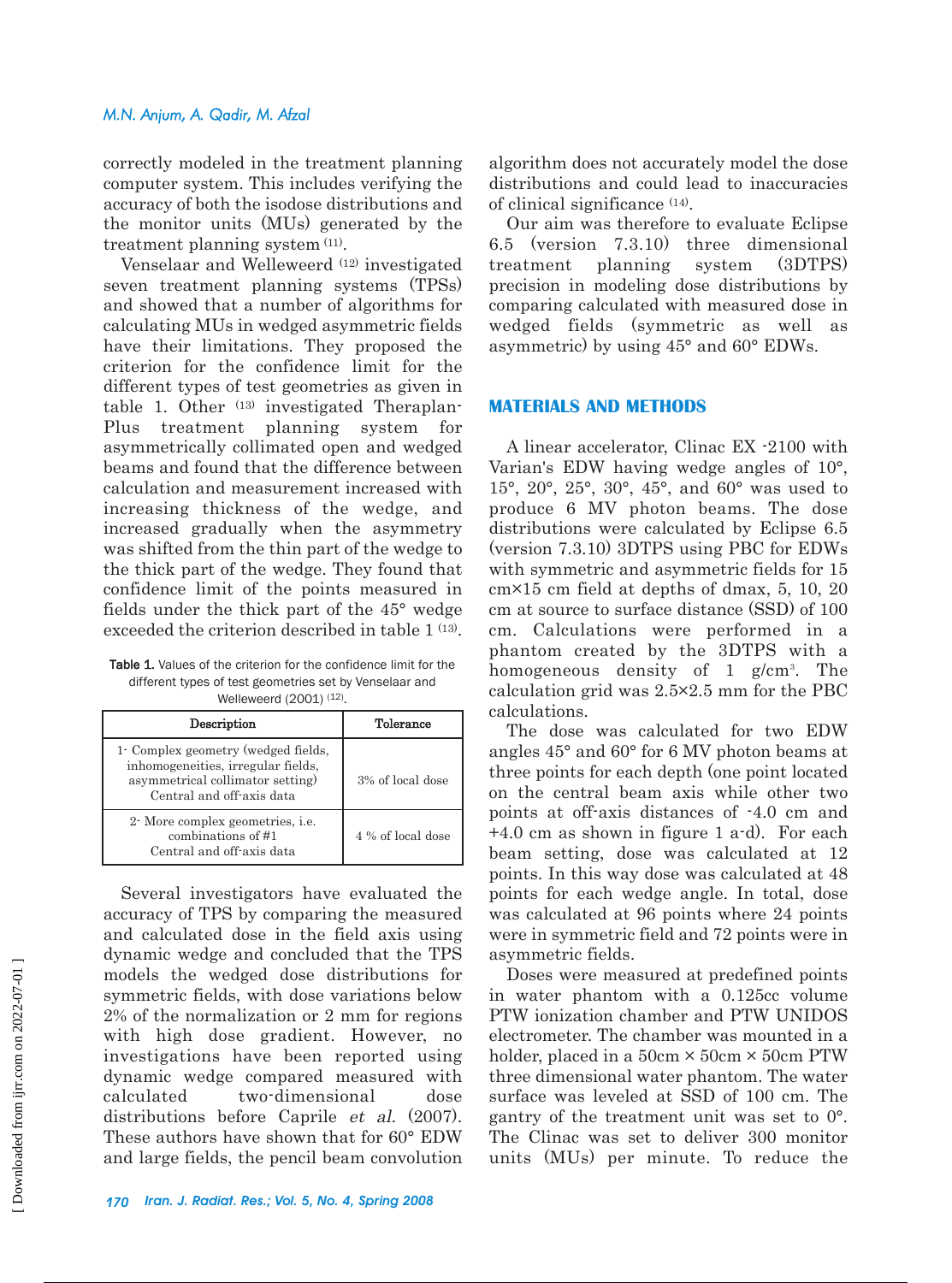

Figure 1. (a) A top view of the beam setup showing the points of measurement in the symmetrical setting (X1=7.5,X2=7.5,Y1=7.5.Y2=7.5); (b) in the asymmetrical setting  $(X1=15,X2=0,Y1=7.5,Y2=7.5)$ ; (c) in the asymmetrical setting  $(X1=7.5, X2=7.5, Y1=0. Y2=15)$ ; and (d) in the asymmetrical setting (X1=15,X2=0,Y1=0.Y2=15).

variability of working conditions, the dosimetry measurements were performed in a single session.

The position of the ionization chamber is critical in the case of wedged beams due to the dose gradient in the direction of the wedge. Therefore, measurements were repeated with a collimator rotation angle of 90° and 270°. The position of the chamber was then adapted to ensure a central position of the chamber with respect to the wedge.

The deviations between the calculated dose  $(D_{calc})$  and the measured dose  $(D_{meas})$  are expressed as a percentage of the locally measured dose by using the equation  $(1)$   $(11, 15)$ :

Relative Error  $(\delta) = (D_{calc} - D_{meas}) \times 100\% / D_{meas}$  (1)

In addition to the graphical representation the concept of the confidence limit,  $\Delta$ , is used which is based on the calculation of the average deviation between calculated and measured dose values for a group of data points in comparable situations, and the standard deviation (1 SD of the average) of the differences. The confidence limit is defined as follows in Equation  $(2)$   $(11, 15)$ .

$$
\Delta = |\text{average deviation}| + 1.5 \times SD \tag{2}
$$

In order to compare calculated and measured doses, sample criteria of

#### *Dosimetric evaluation of a treatment planning system*

acceptability set by Venselaar and Welleweered  $(2001)$  shown in table 1  $(12)$  as well as of the American Association for Physicists in Medicine Task group-53 (AAPM TG-53) for external dose calculations in the inner region shown in table 2 is followed (16).

Table 2. Sample criteria of acceptability for external dose calculations by AAPM TG-53 (16).

| Situation     | Absolute dose at<br>normalization point (%) | Central | Inner<br>ray $%$ beam $%$ |
|---------------|---------------------------------------------|---------|---------------------------|
| Wedged fields |                                             |         |                           |

### **RESULTS AND DISCUSSION**

Table 3 describes the deviations between the calculated dose  $(D_{calc})$  and the measured dose  $(D_{\text{meas}})$  at toe, centre and heel at different depths for symmetric as well as asymmetric fields for both the wedge angles. The deviation is less than 2% at all the points and in all geometries. For 45° EDW the deviation was maximum at 20 cm depth and in asymmetric geometry. For 60° EDW the deviation was maximum at 20 cm depth but in symmetric geometry. The confidence limit is calculated by using equation (2) for both EDWs and is shown in table 4 for symmetric geometry and in table 5 for asymmetric geometry.

Published criteria for the acceptability of TPS dose calculations present significant variation. The first criteria published by Van Dyk et al. in 1993  $(17)$  are characterized by increased tolerance limits due to the fact that most of the TPS were using two-dimensional algorithms at the time. The recommendations of AAPM TG53 report in 1998 by Fraass et al.  $(16)$ , report 7 of the Swiss Society for Radiobiology and Medical Physics (SSRMP) in 1997 (18) and Venselaar and Welleweerd in 2001 (13) are generally more strict, but realistic for a properly functioning dose calculation algorithm. When the complexity of the geometry increases, however, tolerance limits may have to be less strict relative to beam modeling geometry. In this work the set of tolerance limits proposed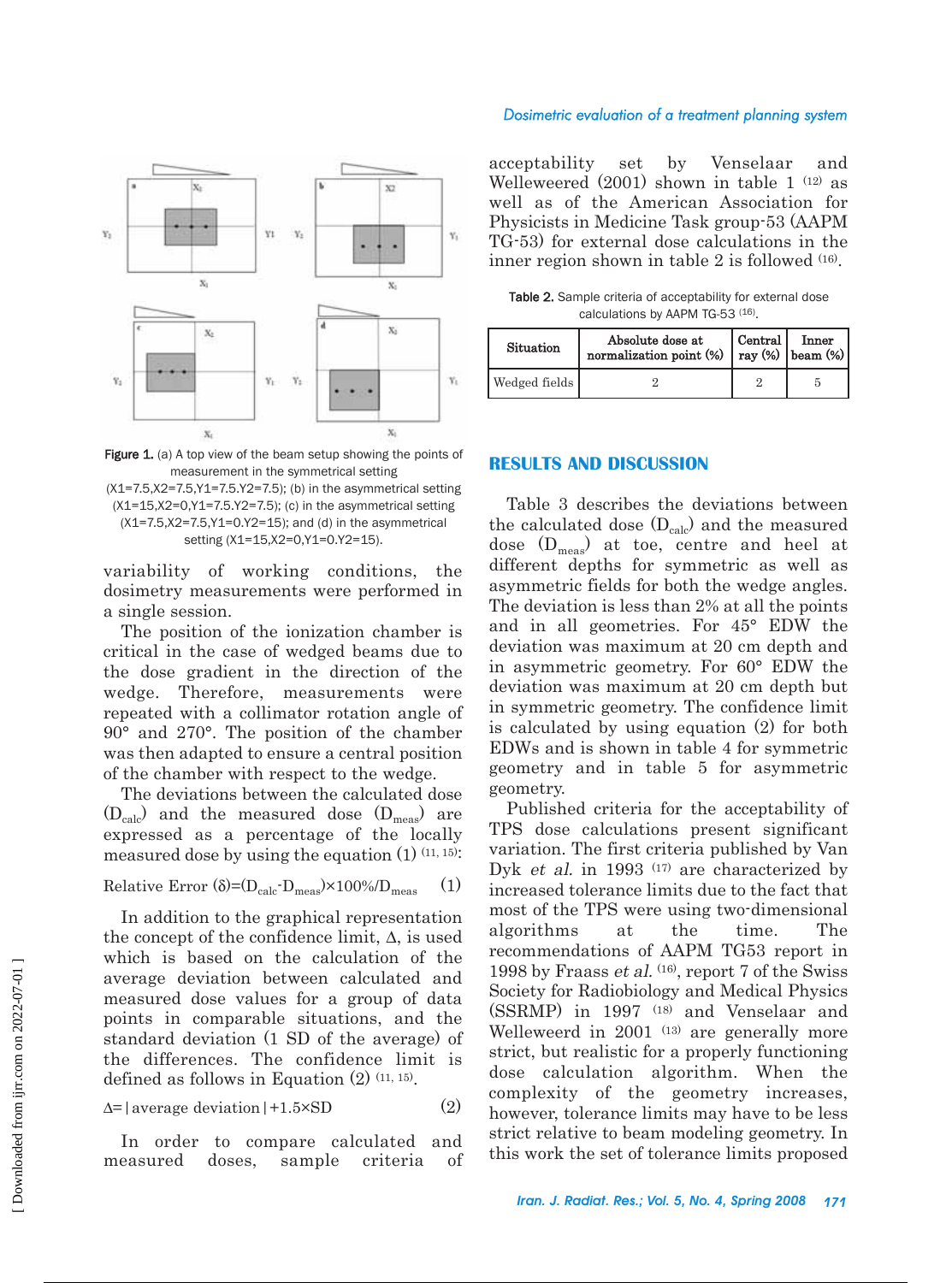### *M.N. Anjum, A. Qadir, M. Afzal*

|                  | <b>EDW 450</b>                                                           |          | <b>EDW 600</b> |         |          |      |
|------------------|--------------------------------------------------------------------------|----------|----------------|---------|----------|------|
| Depth            | Deviations for Symmetrical setting<br>$(X1=7.5, X2=7.5, Y1=7.5, Y2=7.5)$ |          |                |         |          |      |
|                  | Toe                                                                      | Centre   | Heel           | Toe     | Centre   | Heel |
| $d_{\max}$       | 0.68                                                                     | $\Omega$ | $-0.19$        | 0.22    | $\Omega$ | 0.63 |
| 5cm              | 0.86                                                                     | 0.5      | 0.48           | 0.44    | 0.58     | 1.22 |
| 10cm             | 0.65                                                                     | 0.28     | 0.41           | 0.09    | 0.25     | 0.83 |
| 20cm             | 0.98                                                                     | 0.54     | 1.05           | 0.26    | 0.74     | 1.61 |
|                  | Deviations for Asymmetrical setting<br>$(X1=15, X2=0, Y1=7.5, Y2=7.5)$   |          |                |         |          |      |
| $d_{max}$        | 0.13                                                                     | $\theta$ | 0.44           | $-0.41$ | $\Omega$ | 1.1  |
| 5cm              | 0.35                                                                     | 0.25     | 0.71           | $-0.16$ | 0.5      | 1.28 |
| 10cm             | 0.34                                                                     | 0.2      | 0.62           | $-0.31$ | 0.14     | 1.3  |
| 20cm             | 1.14                                                                     | 0.96     | 1.54           | 0.43    | 0.9      | 1.85 |
|                  | Deviations for Asymmetrical setting<br>$(X1=7.5, X2=7.5, Y1=0. Y2=15)$   |          |                |         |          |      |
| $d_{max}$        | 0.83                                                                     | $\theta$ | 0.02           | 0.59    | $\Omega$ | 0.67 |
| 5cm.             | 1.06                                                                     | 0.28     | 0.41           | 0.72    | 0.34     | 1.11 |
| 10cm             | 0.87                                                                     | 0.1      | 0.26           | 0.4     | 0.31     | 0.71 |
| 20cm             | 1.17                                                                     | 0.71     | 0.95           | 0.96    | 0.81     | 1.27 |
|                  | Deviations for Asymmetrical setting<br>$(X1=15, X2=0, Y1=0. Y2=15)$      |          |                |         |          |      |
| $d_{\text{max}}$ | 0.97                                                                     | $\theta$ | 0.17           | 0.48    | $\Omega$ | 0.36 |
| 5cm              | 1.19                                                                     | 0.35     | 0.2            | 0.56    | 0.05     | 0.66 |
| 10cm             | 1.02                                                                     | 0.4      | 0.07           | 0.43    | 0.36     | 0.53 |
| 20cm             | 1.56                                                                     | 0.79     | 0.54           | 0.92    | 0.47     | 1.13 |

Table 3. The deviations between the calculated dose (Dcalc) and the measured dose (Dmeas) by the equation (1)

by Venselaar and Welleweerd (13) (within 4%) and Fraass *et al.* (1998) (16) (within 5%) was followed. In addition, results of this work are limited to the linac in our department.

The accuracy of the dose calculation algorithm has been investigated for 45° EDW and 60° EDW for one symmetric and three asymmetric geometries. The points of measurement are divided into three groups. In the first group the points of measurement are along the central axis. In the second group the points of measurement are under the toe (+4 cm off axis). In the third group the points of measurement are under the heel (-4 cm off axis). Caprile *et al.*  $(14)$  have studied the

### Table 4. Summary of the results of the comparison between calculated and measured dose values for 15cm × 15 cm symmetric field separated into toe, the central part, and the heel.

| EDW 45°                |      |        |         |
|------------------------|------|--------|---------|
|                        | toe  | centre | heel    |
| Standard deviation     | 0.16 | 0.25   | 0.51    |
| Average deviation      | 0.79 | 0.33   | 0.15    |
| Confidence limit       | 1.03 | 0.62   | 0.91    |
| Minimum relative error | 0.65 | 0.00   | $-0.19$ |
| Maximum relative error | 0.98 | 0.54   | 1.05    |
| EDW 60°                |      |        |         |
| Standard deviation     | 0.14 | 0.33   | 0.43    |
| Average deviation      | 0.25 | 0.29   | 0.93    |
| Confidence limit       | 0.47 | 0.79   | 1.58    |
| Minimum relative error | 0.09 | 0.00   | 0.63    |
| Maximum relative error | 0.44 | 0.74   | 1.61    |

Table 5. Summary of the results of the comparison between calculated and measured dose values for 15cm × 15 cm asymmetric field separated into toe, the central part, and the heel.

| EDW 45°                |         |        |      |
|------------------------|---------|--------|------|
|                        | toe     | centre | heel |
| Standard deviation     | 0.42    | 0.33   | 0.43 |
| Average deviation      | 0.89    | 0.34   | 0.49 |
| Confidence limit       | 1.51    | 0.82   | 1.14 |
| Minimum relative error | 0.13    | 0.00   | 0.02 |
| Maximum relative error | 1.56    | 0.96   | 1.54 |
| EDW 60°                |         |        |      |
| Standard deviation     | 0.45    | 0.31   | 0.42 |
| Average deviation      | 0.38    | 0.32   | 1.00 |
| Confidence limit       | 1.13    | 0.79   | 1.63 |
| Minimum relative error | $-0.16$ | 0.00   | 0.36 |
| Maximum relative error | 0.96    | 0.90   | 1.85 |

mentioned groups only in symmetric geometry using films. Comparing results of the previous study with those of the present work it is evident that TPS is modeling the dose distribution well within tolerance limit.

In the first group of points in symmetric setting, the maximum deviation is 0.54% for 45° EDW and 0.74% for 60° EDW and in asymmetric setting the maximum deviation was 0.96% for 45° EDW and 0.90% for 60° EDW.

In the second group of points in symmetric setting the maximum deviation was 0.98% for 45° EDW and 0.44% for 60° EDW and in asymmetric setting the maximum deviation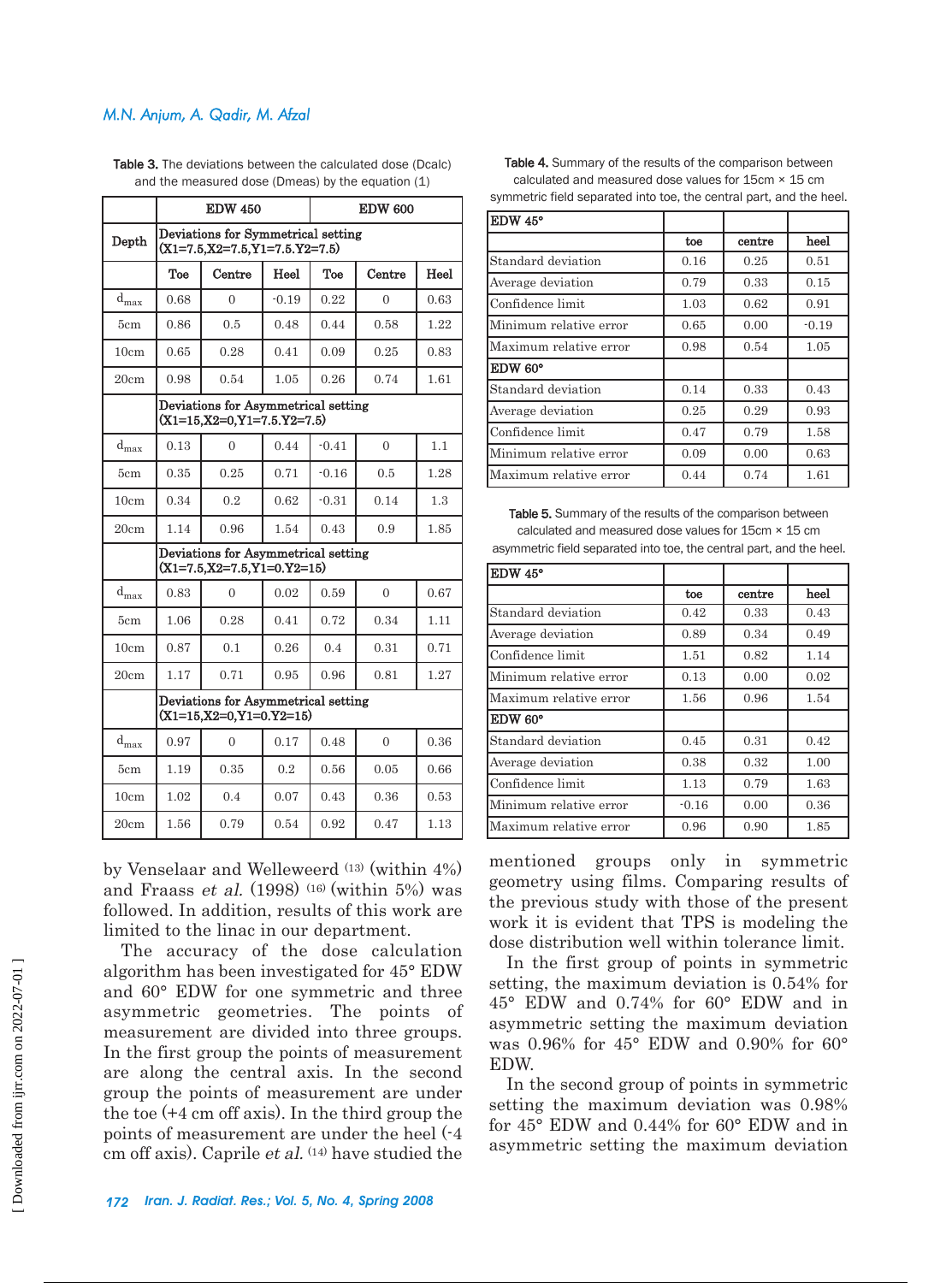was 1.56% for 45° EDW and 0.96% for 60° **EDW** 

In the third group of points in symmetric setting the maximum deviation was 1.05% for 45° EDW and 1.61 for 60° EDW and in asymmetric setting the maximum deviation was 1.54% for 45° EDW and 1.85% for 60° **EDW** 

Ion chamber measurements indicate that the calculated dose was slightly low only at one point for 45° EDW & at three points for 60° EDW but on the rest of the points the dose was high. The deviation between calculated and measured dose along the central axis was the least as compared to toe and heel. The deviation in symmetric setting was less than that of asymmetric setting. The maximum deviation was found at 20 cm depth for both the wedges. In the symmetric setting the maximum value of confidence limit was 1.03 for 45° EDW and 1.58 for 60° EDW. In the asymmetric setting the maximum value of confidence limit was 1.51 for 45° EDW and 1.63 for 60° EDW.

In summary, observed deviations between TPS calculated doses and measured dose by ion chamber from shallow to large depths, for symmetric as well as asymmetric wedged fields and for both EDWs are well within acceptability criteria and tolerances set by TRS 430 (15), Fraass et al. (1998) (16), Venselaar and Welleweerd (13), Van Dyk et al.  $(17)$  and Mijnheer *et al.*  $(19)$ .

### **CONCLUSION**

The observed deviations were well within tolerance levels set by AAPM TG-53 reported by Fraass *et al.* (1998) (16) as well as the report by Venselaar and Welleweerd (2001) (12). The results indicate that the accuracy of Eclipse 6.5 (version 7.3.10) three-dimensional treatment planning system used with the enhanced dynamic wedges in symmetric as well asymmetric fields is adequate in clinical applications under the studied experimental conditions.

### **ACKNOWLEDGEMENT**

Authors highly acknowledge the invaluable support by the Department of Radiation Oncology, Aga Khan University Hospital Karachi, Pakistan.

### **REFERENCES**

- 1. Rompin S, Allen L, Wen-Lin H (2001) Dosimetric characteristics of dynamic wedged fields: a Monte Carlo study. *Phys Med Biol, 46: 281.*
- 2. Klein EE, Low DS, Meigooni AS, Purdy JA (1995) Dosimetry and clinical implementation of dynamic wedge. *Int J Radiat Oncol Biol Phys, 31: 583.*
- 3. Leavitt DD and Lee WL (1997) Dosimetric parameters of enhanced dynamic wedge for treatment planning and verification. *Medical Dosimetry, 22: 177.*
- 4. Bidmead AM, Garton AJ, Childs PJ (1995) Beam data measurements for dynamic wedges on Varian 600C (6 MV) and 2100C (6 and 10 MV) linear accelerators. *Phys Med Biol, 40: 393.*
- 5. Beavis AW, Weston SJ, Whitton VJ (1996) Implementation of the Varian EDW into a commercial RTP system. *Phys Med Biol, 41: 691.*
- 6. Papatheodorou S, Zefkili S, Rosenwald JC (1999) The 'equivalent wedge' implementation of the Varian Enhanced Dynamic Wedge (EDW) into a treatment planning system. *Phys Med Biol, 44: 509.*
- 7. Leavitt DD, Martin M, Moeller JH, Lee WL (1990) Dynamic wedge field techniques through computercontrolled motion and dose delivery. *Med Phys, 17: 87.*
- 8. Miften M, Wiesmeyer M, Beavis A, *et al.* (2000) Implementation of enhanced dynamic wedge in the focus rtp system. *Medical Dosimetry, 25: 81.*
- 9. Edlund TL (1997)Treatment planning of oblique wedge fields comparing enhanced dynamic wedge and standard 60 degree wedge for parotid type treatments. *Medical Dosimetry, 22: 197.*
- 10. Chelmiński K, Bulski W, Rostkowska J, Kania M(2006) Dynamic wedges-dosimetry and quality control. *Reports of Practical Oncology and Radiotherapy, 11: 67.*
- 11. Alaei P Higgins PD, Gerbi BJ, (2005) Implementation of enhanced dynamic wedges in pinnacle treatment planning system. *Medical Dosimetry, 30: 228.*
- 12. Venselaar JLM and Welleweerd J (2001) Application of a test package in an intercomparisons of the photon dose calculation performance of treatment planning systems used in a clinical setting. *Radiotherapy and Oncology, 60: 203.*
- 13. Venselaar J and Welleweerd H (2001) Verification of dose calculations with a treatment planning system for open and wedged fields of a cobalt-60 unit with a new asymmetric collimator. *Medical Dosimetry, 26: 309.*
- 14. Caprile P, Venencia CD, Besa P (2007) Comparison between measured and calculated dynamic wedge dose